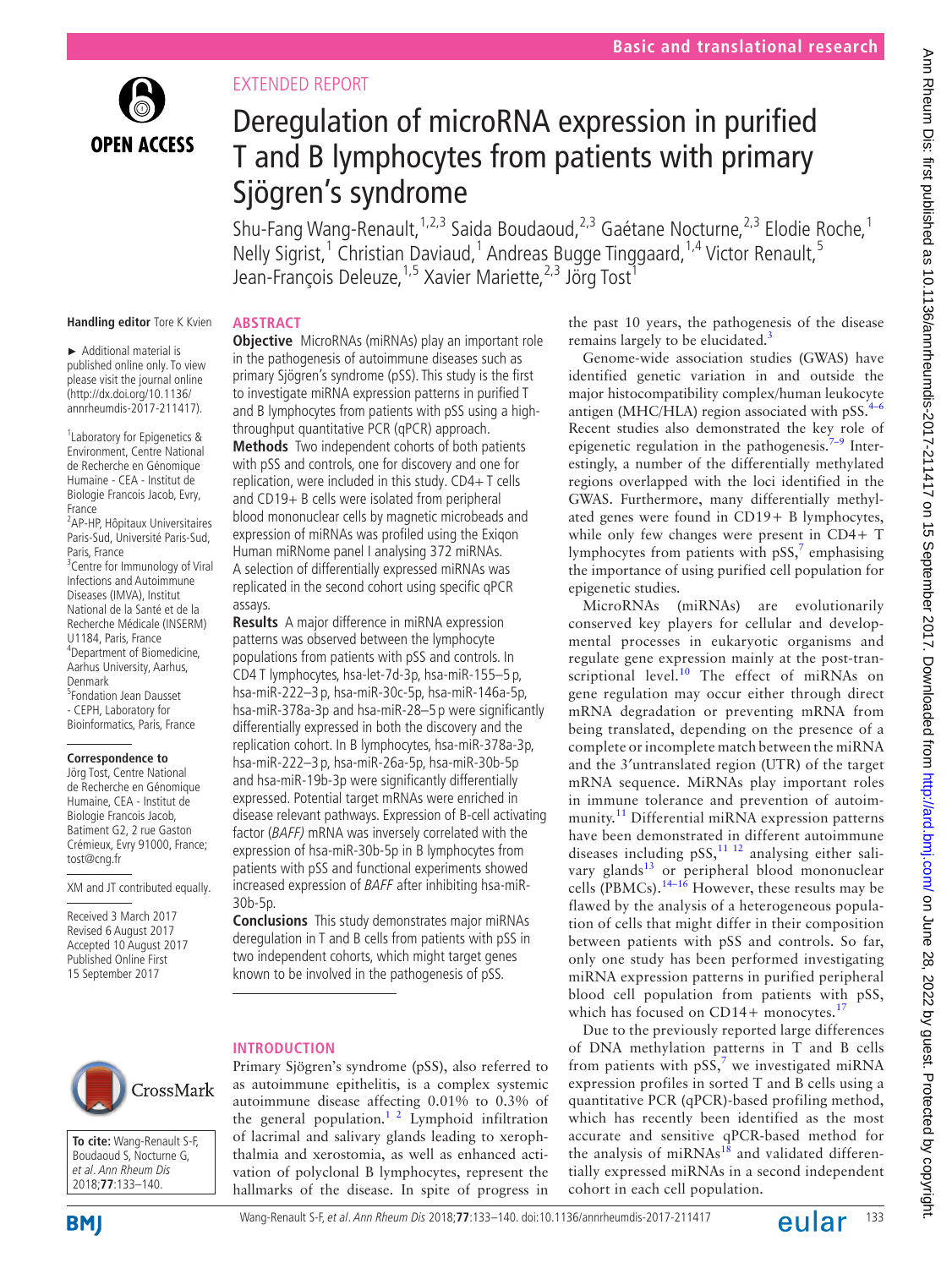<span id="page-1-0"></span>**Table 1** Characteristics of the analysed cohorts with primary

| Sjögren's syndrome (pSS) and healthy controls |                                             |                 |                             |                      |  |  |  |
|-----------------------------------------------|---------------------------------------------|-----------------|-----------------------------|----------------------|--|--|--|
|                                               | Discovery cohort 1                          |                 | <b>Replication cohort 2</b> |                      |  |  |  |
|                                               | <b>Patients with Controls</b><br>pSS (n=17) | $(n=15)$        | Patients with<br>pSS (n=27) | Controls<br>$(n=12)$ |  |  |  |
| Age, mean±SD years                            | $56.4 \pm 16$                               | $60.8 \pm 16.5$ | $64.2 + 13.4$               | $65.6 \pm 16.9$      |  |  |  |
| Female sex (%)                                | 100                                         | 100             | 100                         | 100                  |  |  |  |
| Negative anti-SSA and<br>anti-SSB $(%)$       | $7(41.2\%)$                                 | 100             | $6(22.2\%)$                 | 100                  |  |  |  |
| Positive anti-SSA (%)                         | 10 (58.8%)                                  |                 | 21 (77.8%)                  |                      |  |  |  |
| Positive anti-SSA and<br>anti-SSB $(\%)$      | $5(29.4\%)$                                 |                 | 14 (51.9%)                  |                      |  |  |  |
| ESSDAI, mean±SD<br>(range)                    | $3.8 + 8.2$<br>$(0 - 19)$                   |                 | $6.4 \pm 7.2$ (0-29) -      |                      |  |  |  |
| <b>Treatments</b>                             |                                             |                 |                             |                      |  |  |  |
| Methotrexate (15 mg/<br>week) (%)             | 2(11.7%)                                    |                 | $3(11.1\%)$                 |                      |  |  |  |
| Hydroxychloroquine<br>(400 mg/day) (%)        | $5(29.4\%)$                                 |                 | $9(33.3\%)$                 |                      |  |  |  |

ESSDAI, EULAR Sjögren's Syndrome Disease Activity Index.

#### **Patients and methods**

#### **Patients**

Two independent cohorts of female patients with pSS and controls were included in this study. Patients with pSS and age and ethnicity-matched controls recruited in a tertiary national reference centre for pSS in France were included in this study. The discovery cohort comprised 17 Caucasian patients with pSS (sufficient material available for 17 patients for T cells and 16 for B cells) and 15 age and ethnicity-matched controls (sufficient material available for 15 patients for T cells and 12 for B cells). The replication cohort comprised 27 Caucasian patients with pSS (sufficient material available for 27 patients for T cells and 25 for B cells) and 12 age and ethnicity-matched controls (sufficient material available for 12 patients for T cells and 12 for B cells). The characteristics and clinical features of the patients are shown in [table](#page-1-0) 1. Anti-SSA and SBB autoantibody status was assessed in both patients and controls, and controls were all negative for these autoantibodies.

All patients with pSS fulfilled the American European Consensus Group 2002 criteria for the disease.<sup>19</sup> Activity of the disease was assessed by the EULAR Sjögren's Syndrome Disease Activity Index (ESSDAI) score.<sup>20</sup> Controls were either healthy subjects or patients suffering from a mechanical rheumatologic condition (back pain, sciatica or osteoarthritis) without any sign of autoimmunity nor cancer nor inflammation. The study was approved by the local ethics committee (CCP Ile de France VII No. CO-10–003), and informed written consent was obtained from all patients and controls.

#### **Cell isolation and RNA preparation**

T and B lymphocytes were purified from PBMCs by direct magnetic labelling with CD4 and CD19 microbeads (Miltenyi Biotec, Paris, France), and their purity was analysed on a BD FACSCanto (BD Biosciences, San Jose, California, USA) and confirmed to be higher than 95% in all cases. RNA was extracted using the miRNeasy mini kit (Qiagen GmbH, Hilden, Germany) according to the manufacturer's protocol.

# **Analysis of microRNA and gene expression by real-time qPCR**

MicroRNA expression was analysed using the Human miRNome panel I (Version 3, Exiqon, Vedbaek, Denmark) in the discovery

cohort and a custom Pick & Mix panel for the validation cohort. MiRNAs with a p value of less than 0.05 (two-tailed *t*-test) between patients with pSS and controls were considered to be significantly differentially expressed in each cohort.

#### **Expression of BAFF by real-time qPCR**

Amplification primers for *BAFF* were *BAFF*, 5' -TGAAACACCAA CTATACAAAAAG-3' and 5' -TCAATTCATCCCCAAAGACAT-3'. *ATP5B*, *CYC1* and *EIF4A2* were used for normalisation. The relative expression of hsa-miR-30b-5p and *BAFF* was calculated using the ∆∆Cq method compared with the expression of the reference miRNAs or genes, respectively.<sup>21</sup> Functional impact of hsa-miR30b-5p on *BAFF* expression was evaluated transfecting THP-1 cells (American Type Culture Collection (ATCC)) with a 3`-fluorescein labelled miRCURY LNA Power microRNA inhibitor (Exiqon) or a fluorescent miRNA inhibitor control (scrambled sequence), isolation of transfected cells by fluorescence-activated cell sorting (FACS) followed by RNA isolation and expression analysis of *BAFF*.

More details on experimental procedures and data analysis are given in online [supplementary material](https://dx.doi.org/10.1136/annrheumdis-2017-211417) material.

#### **Results**

In this study, we analysed the expression level of 372 miRNAs in purified blood cell population from patients with Sjögren's syndrome and controls and validated our findings in an independent replication cohort. In T cells from the discovery cohort,  $203±9$  miRNAs could be reliably detected, while in B cells 200±13 miRNAs were detectable.

Following normalisation using the global mean expression of all valid mi $RNAs$ ,  $^{22}$  $^{22}$  $^{22}$  hierarchical clustering and principal component analysis of the miRNA expression patterns in T and B lymphocytes of all patients and control samples were performed [\(figure](#page-2-0) 1). There was a major difference in miRNA expression patterns between the two lymphocyte populations from both patients with pSS and controls separating the samples into major clusters. Inside each cell population, no clustering of patients with pSS and controls was observed. Similar results were also observed using the normalisation approach based on reference miRNAs (data not shown).

#### **Differentially expressed miRNAs in T and B lymphocytes from patients with pSS compared with controls**

In total, 21 miRNAs including 9 upregulated and 12 downregulated miRNAs were found significantly differentially expressed in T cells from patients with pSS compared with controls by both normalisation methods [\(table](#page-3-0) 2). In B lymphocytes, 24 differentially expressed miRNAs were identified reproducibly by the two different normalisation methods, of which 11 miRNAs were upregulated and 13 miRNAs were downregulated ([table](#page-4-0) 3). Differentially expressed miRNAs did not seem to be regulated through DNA methylation at the promoters of the miRNAs (online [supplementary mate](https://dx.doi.org/10.1136/annrheumdis-2017-211417)[rial\)](https://dx.doi.org/10.1136/annrheumdis-2017-211417). To avoid potential confounding through medication, we reanalysed the data excluding patients under methotrexate or hydroxychloroquine treatment. Results confirmed the overall fold changes and significantly expressed miRNAs with the exception of miR-22–3 p and let-7i-5p in T cells and miR-142–5 p, miR-151a-5p, miR-502–5 p and miR-484 in B cells, which were no longer significant.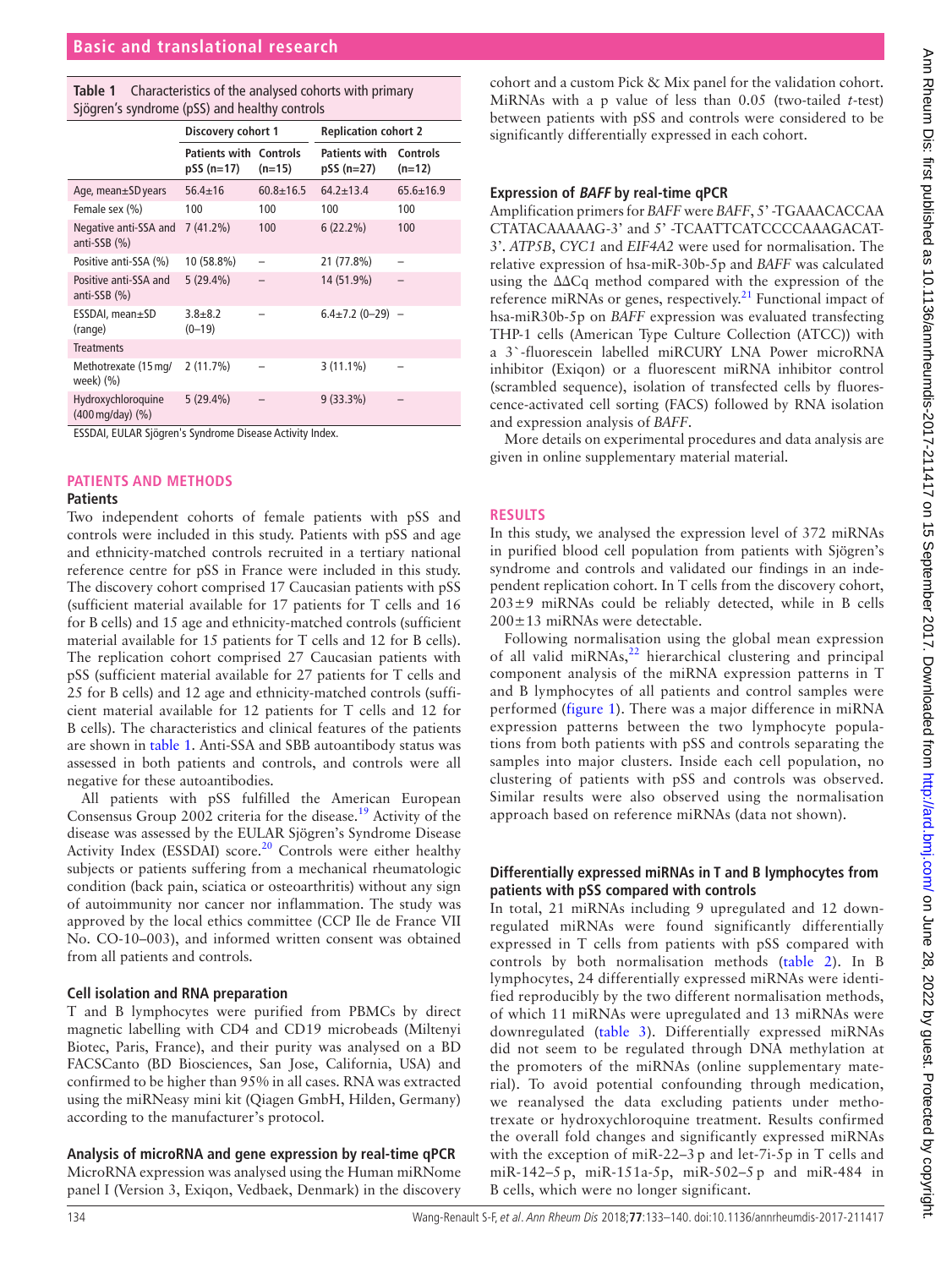

**Figure 1** Hierarchical clustering analysis (A) and principal component analysis (B) of microRNAs detected by quantitative PCR (Cq <37). pSS: patient with primary Sjögren's syndrome, C: control, TL: CD4+ T lymphocytes, BL: CD19+ B lymphocytes, light blue: control T cells; green: pSS T cells; red: control B cells; dark blue: pSS B cells.

#### **Pathway analysis**

Analysing the differentially expressed miRNAs in T cells from patients with pSS identified by both normalisation methods, pathway in cancers (p= $8.27 \times 10^{-37}$ ), Phosphatidylinositol-3-kinase - Protein Kinase B (PI3K-Akt) signalling pathway  $(p=1.11\times10^{-36})$  and transforming growth factor (TGF)-beta signalling pathway (p=1.68×10<sup>-28</sup>) were found as the top canonical pathways. In B lymphocytes, the Wnt signalling pathway (p=3.24×10<sup>-35</sup>), pathway in cancers (p=2.41×10<sup>-32</sup>) and PI3K-Akt signalling pathway (p=1.23×10<sup>-31</sup>) were identified as the top canonical pathways. MiRNAs contributing to the enrichment are shown in online [supplementary tables S1 and S2](https://dx.doi.org/10.1136/annrheumdis-2017-211417).

#### **Expression of miRNAs depending on the presence of anti-SSA autoantibodies**

As the presence of autoantibodies is a major factor for the presence of altered DNA methylation profiles in B cells from patients with  $pSS$ ,<sup>[7](#page-6-3)</sup> we investigated whether there was a correlation of deregulated miRNAs expression with the presence of autoantibodies using the global mean normalised data. Patients were divided based on the production of anti-SSA autoantibodies into two subgroups: anti-SSA− patients, anti-SSA+ patients. In T cells, 22 miRNAs were found differentially expressed in patients with anti-SSA+ pSS compared with controls, including 14 downregulated and eight upregulated miRNAs; 16 miRNAs were found differentially expressed in anti-SSA− patients, among which six miRNAs (hsa-let-7d-3p, hsa-miR-378a-3p, hsa-miR-28–5p, hsa-miR-425–3p, hsa-miR-486–5p and hsa-miR-31–3p) were also found in anti-SSA+ patients with pSS (online [supple](https://dx.doi.org/10.1136/annrheumdis-2017-211417)[mentary table S3](https://dx.doi.org/10.1136/annrheumdis-2017-211417)). However, in B cells 3.5 times more deregulated miRNAs were found in seropositive patients with pSS (41 miRNAs) compared with controls than those in seronegative patients with pSS (12 miRNAs), including hsa-miR-30b-5p, hsa-miR-222–3p, hsa-miR-151a-3p, hsa-miR-18a-3p, hsa-miR-107, hsa-miR-324–3p and hsa-miR-582–5p that were found in both anti-SSA− and anti-SSA+ patients (online [supplementary](https://dx.doi.org/10.1136/annrheumdis-2017-211417)  [table S4](https://dx.doi.org/10.1136/annrheumdis-2017-211417)). When anti-SSA-positive and negative patients with pSS were directly compared, 10 miRNAs were found downregulated

<span id="page-2-0"></span>and 15 miRNAs were found upregulated in B cells from patients with anti-SSA+ pSS (online [supplementary table S5\)](https://dx.doi.org/10.1136/annrheumdis-2017-211417).

As among the 17 patients with pSS included in the discovery cohort of this study, only 3 patients with pSS had a moderate or high ESSDAI score  $(\geq 5)$ , we could not reliably investigate in this cohort any association between miRNA expression and disease activity. Similarly only four patients were positive for anti-SSB+ antibodies precluding a statistical analysis on the influence of SSB autoantibodies on miRNA expression profiles.

#### **Replication of differentially expressed miRNAs**

Eleven and nine differentially expressed miRNAs in T cells and B cells, respectively (online [supplementary table S6](https://dx.doi.org/10.1136/annrheumdis-2017-211417)) identified by the screen using the human panel I in the discovery cohort were tested in a new independent replication cohort of 27 patients and 12 controls as well as in the samples of the discovery cohort using a custom-designed Pick-&-Mix microRNA PCR Panel. We added in the replication hsa-miR-146a-5p, which was close to statistical significance in the discovery cohort ( $p=0.07$ ), since it has been reported as deregulated in other pSS studies analysing mainly PBMCs.<sup>14–16</sup> <sup>23</sup> As shown in [table](#page-5-0) 4, hsa-let-7d-3p, hsa-miR-155–5p, hsa-miR-222–3p, hsa-miR-30c-5p, hsa-miR-146a-5p, hsa-miR-378a-3p and hsa-miR-28–5p were confirmed to be differentially expressed in T cells from both the discovery and the replication cohort (online [supplementary figure S1\)](https://dx.doi.org/10.1136/annrheumdis-2017-211417). Hsa-miR-378a-3p, hsa-miR-222–3p, hsa-miR-26a-5p, hsa-miR-30b-5p and hsa-miR-19b-3p were confirmed to be significantly deregulated in the B cells in both cohorts (online [supplemen](https://dx.doi.org/10.1136/annrheumdis-2017-211417)[tary figure S2](https://dx.doi.org/10.1136/annrheumdis-2017-211417)). When performing a combined analysis on both cohorts, all miRNAs except one for B and one for T cells showed significant expression differences when compared with controls [\(table](#page-5-0) 4). When focusing only on differences between anti-SSA-positive patients and controls, the statistical significance of the six validated miRNAs in B cells increased by at least on order of magnitude for all six miRNAs, but none of the other miRNAs included in the validation step reached statistical significance (data not shown). Restricting the analyses to anti-SSA-positive patients had little impact on the results in T cells.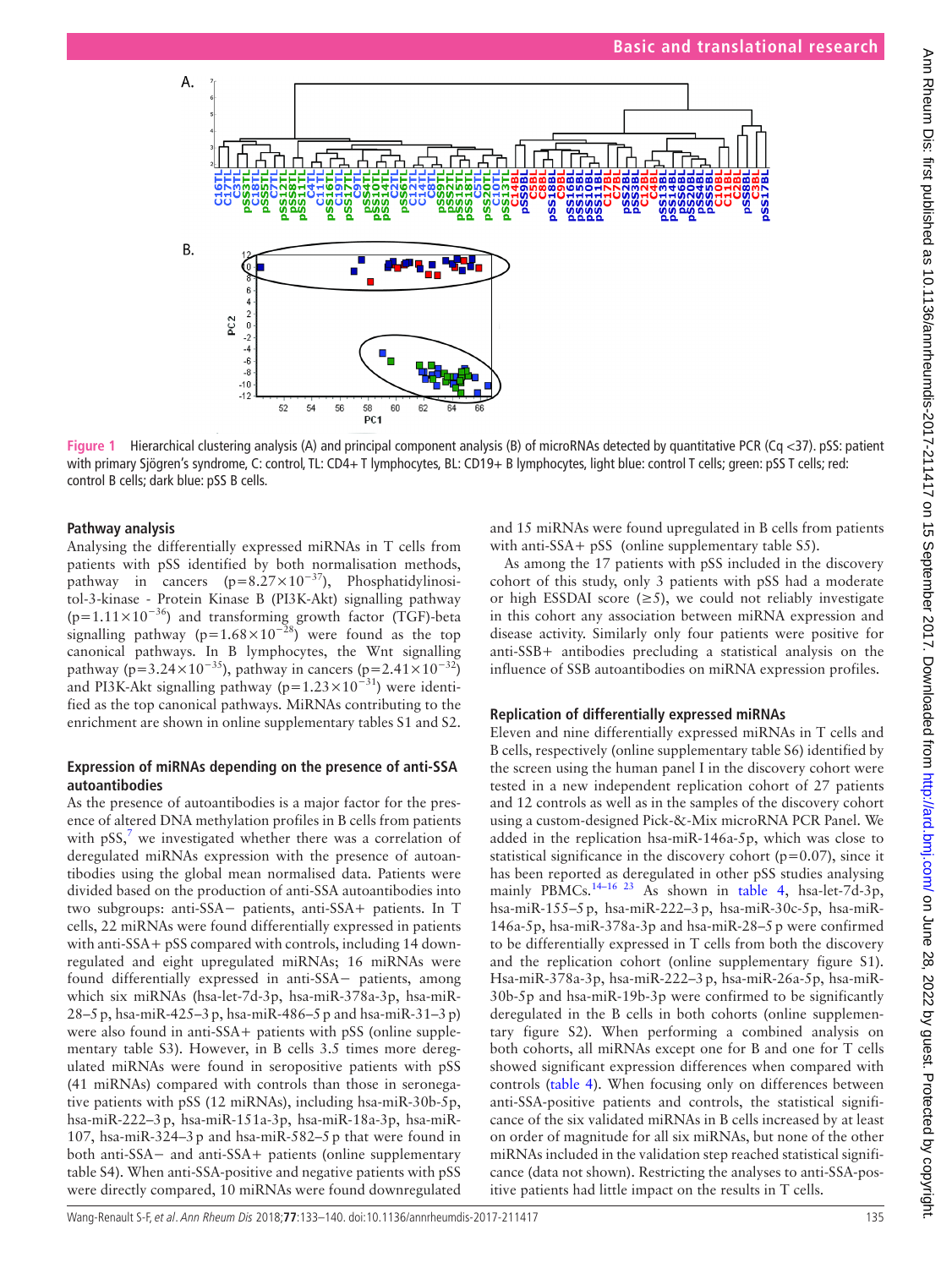# **Basic and translational research**

<span id="page-3-0"></span>**Table 2** Differentially expressed miRNAs with p value less than 0.05 in T cells from patients with pSS compared with the controls in the discovery cohort (two different normalisation ways were used: global mean and reference miRNAs)

| (pSS TL) vs (ctrl TL)/global mean normalisation |             |          |                   | (pSS TL) vs (ctrl TL)/reference miRNAs normalisation |          | Common miRNAs/global mean |
|-------------------------------------------------|-------------|----------|-------------------|------------------------------------------------------|----------|---------------------------|
| miRNAs                                          | Fold change | p Value  | miRNAs            | <b>Fold change</b>                                   | p Value  | and reference miRNAs      |
| hsa-let-7d-3p                                   | $-2.53$     | 5.07E-07 | hsa-let-7d-3p     | $-2.58$                                              | 1.97E-07 | hsa-let-7d-3p             |
| hsa-miR-28-5p                                   | 1.36        | 3.78E-05 | hsa-miR-28-5p     | 1.34                                                 | 3.81E-04 | hsa-miR-28-5p             |
| hsa-miR-378a-3p                                 | $-1.33$     | 7.32E-04 | hsa-miR-378a-3p   | $-1.36$                                              | 1.15E-04 | hsa-miR-378a-3p           |
| hsa-miR-26a-5p                                  | $-1.28$     | 9.50E-04 | hsa-miR-26a-5p    | $-1.30$                                              | 1.23E-03 | hsa-miR-26a-5p            |
| hsa-miR-425-3p                                  | $-1.33$     | 1.04E-03 | hsa-miR-425-3p    | $-1.36$                                              | 1.09E-03 | hsa-miR-425-3p            |
| hsa-miR-486-5p                                  | 1.56        | 6.45E-03 | hsa-miR-486-5p    | 1.53                                                 | 0.013    | hsa-miR-486-5p            |
| hsa-miR-181c-5p                                 | 1.43        | 7.33E-03 | hsa-miR-181c-5p   | 1.40                                                 | 0.022    | hsa-miR-181c-5p           |
| hsa-miR-30b-5p                                  | $-1.17$     | 0.010    | hsa-miR-30b-5p    | $-1.19$                                              | 0.024    | hsa-miR-30b-5p            |
| hsa-miR-140-3p                                  | 1.14        | 0.013    | hsa-miR-140-3p    | 1.12                                                 | 0.043    | hsa-miR-140-3p            |
| hsa-miR-296-5p                                  | 1.27        | 0.013    | hsa-miR-296-5p    | 1.25                                                 | 0.044    | hsa-miR-296-5p            |
| hsa-miR-30c-5p                                  | $-1.12$     | 0.014    | hsa-miR-30c-5p    | $-1.14$                                              | 8.19E-03 | hsa-miR-30c-5p            |
| hsa-miR-155-5p                                  | 1.30        | 0.014    | hsa-miR-155-5p    | 1.27                                                 | 0.013    | hsa-miR-155-5p            |
| hsa-miR-31-3p                                   | $-1.43$     | 0.015    | hsa-miR-31-3p     | $-1.46$                                              | 0.017    | hsa-miR-31-3p             |
| hsa-miR-598                                     | $-1.31$     | 0.015    | hsa-miR-598       | $-1.34$                                              | 0.017    | hsa-miR-598               |
| hsa-miR-222 $-3p$                               | 1.22        | 0.018    | hsa-miR-222 $-3p$ | 1.19                                                 | 0.046    | hsa-miR-222 $-3p$         |
| hsa-miR-18a-3p                                  | 1.37        | 0.028    | hsa-miR-18a-3p    | 1.34                                                 | 0.043    | hsa-miR-18a-3p            |
| hsa-let-7e-5p                                   | $-1.28$     | 0.032    | hsa-let-7e-5p     | $-1.30$                                              | 0.020    | hsa-let-7e-5p             |
| hsa-miR-194-5p                                  | 1.13        | 0.036    |                   |                                                      |          |                           |
| hsa-miR-361 $-3p$                               | 1.32        | 0.037    |                   |                                                      |          |                           |
| hsa-miR-152                                     | 1.32        | 0.037    |                   |                                                      |          |                           |
| hsa-miR-374a-5p                                 | $-1.21$     | 0.037    | hsa-miR-374a-5p   | $-1.24$                                              | 0.041    | hsa-miR-374a-5p           |
| hsa-miR-22-3p                                   | 1.34        | 0.038    |                   |                                                      |          |                           |
| hsa-miR-665                                     | $-1.42$     | 0.039    | hsa-miR-665       | $-1.44$                                              | 0.029    | hsa-miR-665               |
| hsa-let-7q-5p                                   | 1.10        | 0.039    |                   |                                                      |          |                           |
| hsa-let-7i-5p                                   | 1.12        | 0.040    |                   |                                                      |          |                           |
| hsa-miR-107                                     | 1.18        | 0.041    |                   |                                                      |          |                           |
| hsa-miR-27b-3p                                  | $-1.27$     | 0.041    | hsa-miR-27b-3p    | $-1.30$                                              | 0.034    | hsa-miR-27b-3p            |
| hsa-miR-150-5p                                  | 1.15        | 0.045    |                   |                                                      |          |                           |
| hsa-mi $R-16-5p$                                | 1.14        | 0.045    | hsa-miR-16-5p     | 1.12                                                 | 0.037    | hsa-miR-16-5p             |
| hsa-miR-454-3p                                  | 1.15        | 0.045    |                   |                                                      |          |                           |
| hsa-miR-324-3p                                  | 1.12        | 0.047    |                   |                                                      |          |                           |
|                                                 |             |          | hsa-miR-23b-3p    | $-1.22$                                              | 0.038    |                           |
|                                                 |             |          | hsa-mi $R-505-3p$ | $-1.36$                                              | 0.044    |                           |
|                                                 |             |          | hsa-miR-766-3p    | $-1.17$                                              | 0.029    |                           |

'MiRNAs in grey' represent those found differentially expressed by one way of normalisation only. Nominal p values without correction for multiple comparisons are shown. miRNA, microRNA; pSS, primary Sjögren's syndrome; TL, T lymphocytes.

## **Expression of BAFF is inversely correlated with the expression of hsa-miR-30b-5p in B cells from patients with pSS**

The BAFF has been reported upregulated in B lymphocytes infiltrating the salivary glands of patients with  $pSS^{24}$  and hsa-miR-30a-3p, another member of the hsa-miR-30 family, has been reported to negatively regulate *BAFF* expression in systemic scle-rosis and fibroblasts from patients with rheumatoid arthritis.<sup>[25](#page-7-11)</sup> As we identified hsa-miR-30b-5p to be significantly downregulated in our study and a potential binding site for hsa-miR-30b-5p in the 3′UTR of BAFF was identified (online [supplementary](https://dx.doi.org/10.1136/annrheumdis-2017-211417)  [figure S3\)](https://dx.doi.org/10.1136/annrheumdis-2017-211417), we further investigated the expression of *BAFF* and a possible correlation between the expression of hsa-miR-30b-5p and *BAFF* in B cells from patients with pSS. The expression of *BAFF* was increased in peripheral B cells from patients with pSS compared with controls ([figure](#page-6-4) 2A). In contrast to controls, in which no correlation between the expression of hsa-miR-30b-5p and *BAFF* was observed, there was a significant inverse correlation between the expression of hsa-miR-30b-5p and *BAFF* in B cells from patients with pSS ([figure](#page-6-4) 2B). Transfection of THP-1

cells with an antagomir (miRNA inhibitor) for hsa-miR-30b-5p led to a strong increase in *BAFF* expression compared with a fluorescent miRNA inhibitor control (scrambled sequence) ([figure](#page-6-4) 2C), providing further evidence that the loss of hsa-miR-30b-5p could contribute to the increased expression of *BAFF* in patients with pSS.

# **Discussion**

In this study, large-scale profiling of miRNAs by qPCR showed highly divergent miRNAs expression patterns between T and B lymphocytes from both patients with pSS and controls. These results are in concordance with our previous study of genome-wide DNA methylation patterns.<sup>[7](#page-6-3)</sup> In contrast to the DNA methylation data, however, deregulation of miRNAs was not restricted to B cells, but was also present to a similar extent in CD4+ T cells. Several of the miRNAs found in our study overexpressed in T cells have previously been shown to be overexpressed in salivary glands of patients with pSS such as hsa-miR-16,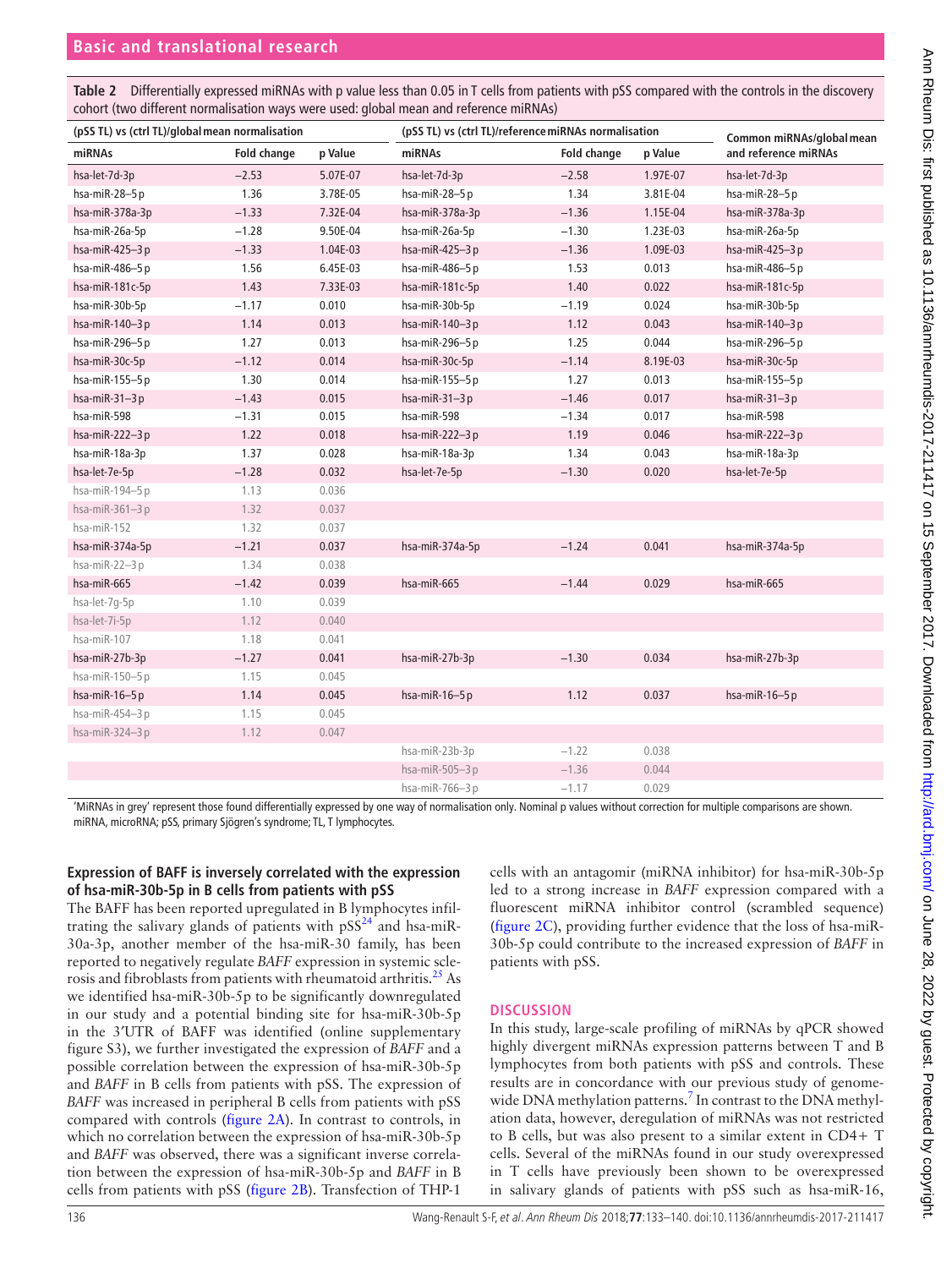<span id="page-4-0"></span>Table 3 Differentially expressed miRNAs (p value<0.05) in B cells from patients with pSS compared with the controls in the discovery cohort (two different normalisation ways were used: global mean and reference miRNAs)

| (pSS BL) vs (ctrl BL)/global mean normalisation |             | (pSS BL) vs (ctrl BL)/reference miRNAs normalisation | Common miRNAs/    |             |          |                                     |
|-------------------------------------------------|-------------|------------------------------------------------------|-------------------|-------------|----------|-------------------------------------|
| miRNAs                                          | Fold change | p Value                                              | miRNAs            | Fold change | p Value  | qlobal mean and<br>reference miRNAs |
| hsa-miR-30b-5p                                  | $-1.52$     | 4.08E-04                                             | hsa-miR-30b-5p    | $-1.56$     | 5.01E-03 | hsa-miR-30b-5p                      |
| hsa-miR-222-3p                                  | 1.46        | 4.16E-04                                             | hsa-miR-222-3p    | 1.43        | 2.29E-04 | hsa-miR-222-3p                      |
| hsa-miR-107                                     | 1.35        | 1.07E-03                                             | hsa-miR-107       | 1.32        | 2.35E-03 | hsa-miR-107                         |
| hsa-miR-18a-3p                                  | 1.94        | 1.79E-03                                             | hsa-miR-18a-3p    | 1.89        | 3.51E-03 | hsa-miR-18a-3p                      |
| hsa-miR-324-5p                                  | 1.64        | 1.81E-03                                             | hsa-miR-324-5p    | 1.6         | 2.60E-03 | hsa-miR-324-5p                      |
| hsa-miR-151a-3p                                 | 1.4         | 1.96E-03                                             | hsa-miR-151a-3p   | 1.37        | 4.71E-03 | hsa-miR-151a-3p                     |
| hsa-miR-324-3p                                  | 1.22        | 2.21E-03                                             | hsa-miR-324-3p    | 1.19        | 0.026    | hsa-miR-324-3p                      |
| hsa-miR-19b-3p                                  | $-1.39$     | 3.35E-03                                             | hsa-miR-19b-3p    | $-1.43$     | 0.014    | hsa-miR-19b-3p                      |
| hsa-miR-26a-5p                                  | $-1.34$     | 5.38E-03                                             | hsa-miR-26a-5p    | $-1.37$     | 0.016    | hsa-miR-26a-5p                      |
| hsa-miR-20a-5p                                  | $-1.17$     | 5.81E-03                                             | hsa-miR-20a-5p    | $-1.2$      | 0.014    | hsa-miR-20a-5p                      |
| hsa-miR-141-3p                                  | $-1.86$     | 6.54E-03                                             | hsa-miR-141-3p    | $-1.9$      | 5.64E-03 | hsa-miR-141-3p                      |
| hsa-miR-29b-2-5 p                               | 1.39        | 7.51E-03                                             | hsa-miR-29b-2-5 p | 1.35        | 0.010    | hsa-miR-29b-2-5p                    |
| hsa-miR-374a-5p                                 | $-1.54$     | 8.90E-03                                             | hsa-miR-374a-5p   | $-1.58$     | 0.017    | hsa-miR-374a-5p                     |
| hsa-miR-484                                     | 1.45        | 0.012                                                | hsa-miR-484       | 1.41        | 0.019    | hsa-miR-484                         |
| hsa-miR-195-5p                                  | $-1.57$     | 0.012                                                | hsa-miR-195-5p    | $-1.61$     | 0.019    | hsa-miR-195-5p                      |
| hsa-miR-210                                     | 1.33        | 0.012                                                | hsa-miR-210       | 1.3         | 0.039    | hsa-miR-210                         |
| hsa-miR-32-5p                                   | $-1.63$     | 0.013                                                | hsa-miR-32-5p     | $-1.67$     | 0.027    | hsa-miR-32-5p                       |
| hsa-miR-582-5p                                  | $-1.67$     | 0.014                                                | hsa-miR-582-5p    | $-1.72$     | 0.018    | hsa-miR-582-5p                      |
| hsa-let-7d-3p                                   | $-1.65$     | 0.022                                                | hsa-let-7d-3p     | $-1.7$      | 8.83E-03 | hsa-let-7d-3p                       |
| hsa-miR-378a-3p                                 | $-1.35$     | 0.027                                                | hsa-miR-378a-3p   | $-1.38$     | 0.020    | hsa-miR-378a-3p                     |
| hsa-miR-505-3p                                  | $-1.59$     | 0.027                                                | hsa-miR-505-3p    | $-1.63$     | 0.020    | hsa-miR-505-3p                      |
| hsa-miR-30c-5p                                  | $-1.17$     | 0.028                                                |                   |             |          |                                     |
| hsa-miR-491-5p                                  | 1.57        | 0.029                                                | hsa-miR-491-5 p   | 1.53        | 0.036    | hsa-miR-491-5p                      |
| hsa-miR-502-5p                                  | 1.74        | 0.029                                                | hsa-miR-502-5p    | 1.69        | 0.048    | hsa-miR-502-5p                      |
| hsa-miR-151a-5p                                 | 1.2         | 0.035                                                |                   |             |          |                                     |
| hsa-miR-148b-3p                                 | $-1.23$     | 0.038                                                | hsa-miR-148b-3p   | $-1.26$     | 0.012    | hsa-miR-148b-3p                     |
| hsa-miR-130b-3p                                 | 1.47        | 0.041                                                |                   |             |          |                                     |
| hsa-miR-15a-5p                                  | $-1.21$     | 0.043                                                |                   |             |          |                                     |
| hsa-miR-29b-3p                                  | $-1.48$     | 0.044                                                |                   |             |          |                                     |
| hsa-miR-296-5 p                                 | 1.64        | 0.044                                                |                   |             |          |                                     |
| hsa-miR-142-5p                                  | $-1.53$     | 0.046                                                |                   |             |          |                                     |
|                                                 |             |                                                      | hsa-miR-192-5 p   | $-1.28$     | 0.048    |                                     |
|                                                 |             |                                                      | hsa-miR-374b-5p   | $-1.38$     | 0.049    |                                     |

'MiRNAs in grey' represents those found differentially expressed by one way of normalisation only. Nominal p-values without correction for multiple comparisons are shown. BL, B lymphocytes; miRNA, microRNA; pSS, primary Sjögren's syndrome.

hsa-miR-150, hsa-miR-222, hsa-miR-30b and hsa-miR-324–3p where the expression level correlated positively with a high focus score and hsa-miR-181a and hsa-miR-155 overexpressed in T cells and associated with reduced salivary flow in the glands.<sup>[13](#page-7-2)</sup> Of note, there was little overlap of the differentially expressed miRNAs in the salivary glands and B cells.

Among validated differentially expressed miRNAs, we identified hsa-miR-146a-5p, an important negative regulator of inflammatory responses and whose loss has been shown to cause spontaneous autoimmunity as well as oncogenic transformation.[26](#page-7-12) Validated targets of this miRNA include *IRF5*, *STAT1* and *IRAK1*, which have also been found associated with genetic variation or DNA methylation changes in pSS.<sup>47</sup> Previous reports have shown upregulation of hsa-miR-146a-5p in PBMCs from patients with  $pSS^{14-16}$  <sup>23</sup> preceding clinical symptoms.<sup>[16](#page-7-13)</sup> Using sorted cell populations, we show that the direction of the observed changes differs in function of the cell type, with an overexpression in T cells and decreased expression in B cells, which has probably previously been masked by the greater proportion of T cells in PBMCs compared with B cells.

Expression of has-miR-146a-5p could thus have different impact depending on the cell types in pSS, with the loss promoting the interferon expression in B cells,  $27$  while sustaining inflammation in the T-cell compartment.<sup>28</sup> Lineage-specific modifications of the expression level of miR-146a-5p are required to fully understand the effect of this miR on inflammation and the pathogenic interferon response.

Hsa-miR-155–5p was previously shown to be upregulated in synovial tissue, macrophages, PBMCs and sera from patients with rheumatoid arthritis and in CD4+ cells of mouse models for experimental autoimmune encephalomyelitis, $29-32$  which we also confirmed in our study. In contrast, miR-155 was previ-ously found downregulated in PBMCs from patients with pSS<sup>[15](#page-7-17)</sup> suggesting a confounding effect of cellular composition in the PBMC data. Taken together, the results on these two extremely well studied miRNAs and our findings of highly divergent patterns of miRNAs expression in T and B cells emphasise the importance of using purified cells for epigenetics studies. It will be desirable in the future to analyse even more specific subpopulation of the B and T cells, which might show a more pronounced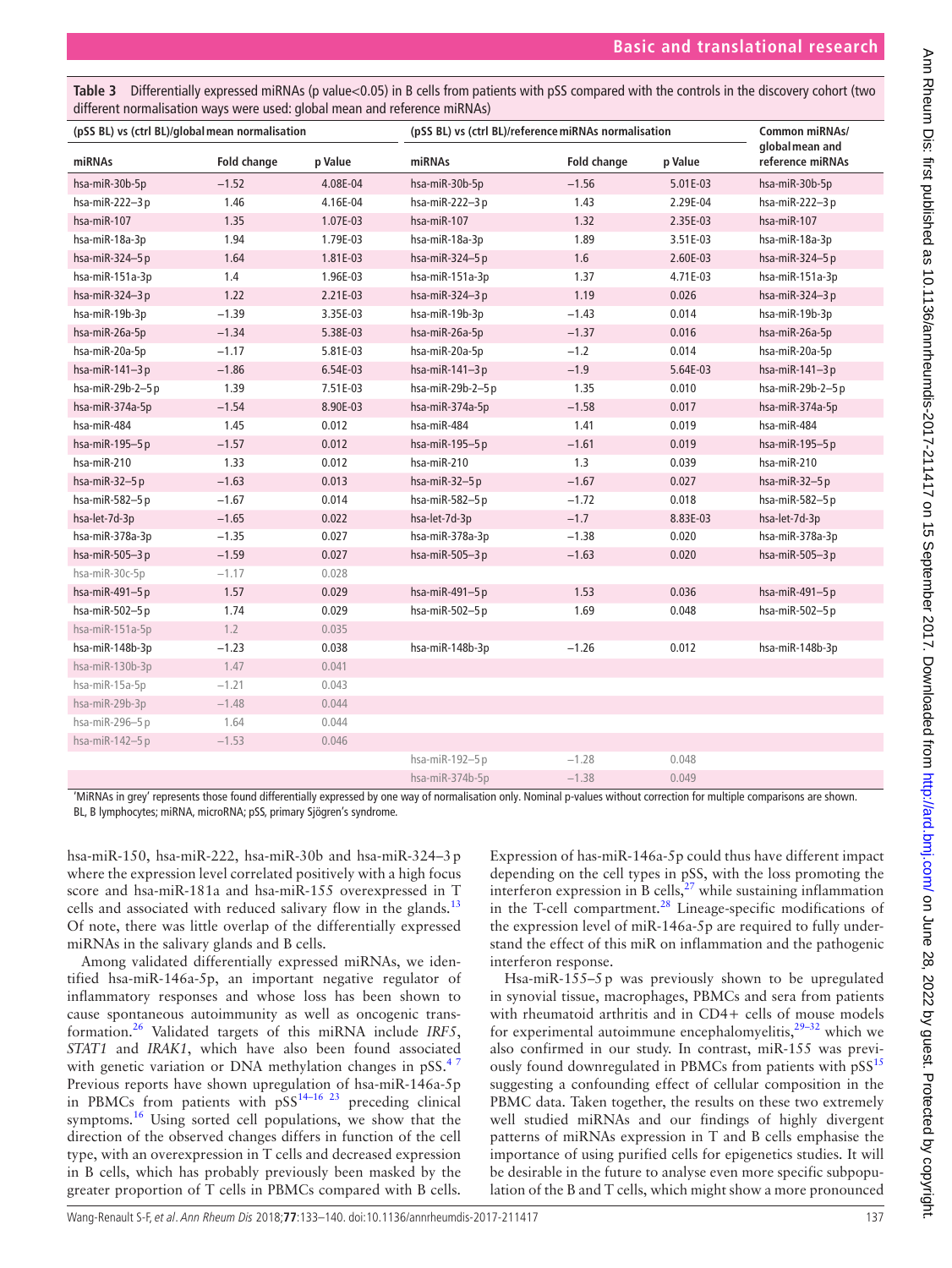<span id="page-5-0"></span>

| Table 4 Validation of the differentially expressed miRNAs in T and B cells by quantitative PCR |             |                       |                           |                       |                          |                       |  |
|------------------------------------------------------------------------------------------------|-------------|-----------------------|---------------------------|-----------------------|--------------------------|-----------------------|--|
| Discovery cohort                                                                               |             |                       | <b>Replication cohort</b> |                       | <b>Combined analysis</b> |                       |  |
| miRNAs                                                                                         | Fold change | p Value               | miRNAs                    | p Value               | miRNAs                   | p Value               |  |
| T cells                                                                                        |             |                       |                           |                       |                          |                       |  |
| hsa-let-7d-3p                                                                                  | $-2.36$     | $5.58 \times 10^{-7}$ | hsa-let-7d-3p             | 0.008                 | hsa-let-7d-3p            | $1.32\times10^{-8}$   |  |
| hsa-miR-28-5p                                                                                  | 1.14        | 0.014                 | hsa-miR-28-5p             | 0.030                 | hsa-miR-28-5p            | $6.23 \times 10^{-4}$ |  |
| hsa-miR-378a-3p                                                                                | $-1.50$     | $9.93 \times 10^{-5}$ | hsa-miR-378a-3p           | 0.029                 | hsa-miR-378a-3p          | $9.94 \times 10^{-6}$ |  |
| hsa-miR-26a-5p                                                                                 | $-1.15$     | 0.075                 | hsa-miR-26a-5p            | 0.046                 | hsa-miR-26a-5p           | 0.008                 |  |
| hsa-miR-30b-5p                                                                                 | $-1.19$     | 0.036                 | hsa-miR-30b-5p            | 0.378                 | hsa-miR-30b-5p           | 0.026                 |  |
| hsa-miR-140-3p                                                                                 | 1.13        | 0.018                 | hsa-miR-140-3p            | 0.389                 | hsa-miR-140-3p           | 0.018                 |  |
| hsa-miR-30c-5p                                                                                 | $-1.10$     | 0.019                 | hsa-miR-30c-5p            | 0.019                 | hsa-miR-30c-5p           | 0.006                 |  |
| hsa-miR-155-5p                                                                                 | 1.31        | 0.004                 | hsa-miR-155-5p            | 0.009                 | hsa-miR-155-5p           | $2.17\times10^{-4}$   |  |
| hsa-miR-31-3p                                                                                  | $-1.44$     | 0.043                 | hsa-miR-31-3p             | 0.312                 | hsa-miR-31-3p            | 0.011                 |  |
| hsa-miR-222-3p                                                                                 | 1.22        | 0.025                 | hsa-miR-222-3p            | 0.009                 | hsa-miR-222-3p           | $6.60\times10^{-4}$   |  |
| hsa-miR-16-5p                                                                                  | 1.18        | $7.26 \times 10^{-4}$ | hsa-miR-16-5p             | 0.829                 | hsa-miR-16-5p            | 0.669                 |  |
| hsa-miR-146a-5p                                                                                | 1.30        | 0.017                 | hsa-miR-146a-5p           | 0.021                 | hsa-miR-146a-5p          | 0.001                 |  |
| <b>B</b> cells                                                                                 |             |                       |                           |                       |                          |                       |  |
| hsa-miR-30b-5p                                                                                 | $-1.59$     | 0.003                 | hsa-miR-30b-5p            | 0.012                 | hsa-miR-30b-5p           | $4.16 \times 10^{-5}$ |  |
| hsa-miR-222-3p                                                                                 | 1.32        | 0.002                 | hsa-miR-222-3p            | 0.005                 | hsa-miR-222-3p           | $1.62 \times 10^{-5}$ |  |
| hsa-miR-18a-3p                                                                                 | 1.28        | 0.027                 | hsa-miR-18a-3p            | 0.137                 | hsa-miR-18a-3p           | 0.613                 |  |
| hsa-miR-19b-3p                                                                                 | $-1.38$     | 0.012                 | hsa-miR-19b-3p            | 0.028                 | hsa-miR-19b-3p           | $4.87 \times 10^{-4}$ |  |
| hsa-miR-26a-5p                                                                                 | $-1.37$     | 0.013                 | hsa-miR-26a-5p            | 0.006                 | hsa-miR-26a-5p           | $9.85 \times 10^{-5}$ |  |
| hsa-miR-20a-5p                                                                                 | $-1.14$     | 0.082                 | hsa-miR-20a-5p            | 0.019                 | hsa-miR-20a-5p           | 0.002                 |  |
| hsa-miR-32-5p                                                                                  | $-1.75$     | 0.014                 | hsa-miR-32-5p             | 0.416                 | hsa-miR-32-5p            | 0.038                 |  |
| hsa-let-7d-3p                                                                                  | $-2.03$     | $2.12 \times 10^{-4}$ | hsa-let-7d-3p             | 0.452                 | hsa-let-7d-3p            | 0.024                 |  |
| hsa-miR-378a-3p                                                                                | $-1.29$     | 0.062                 | hsa-miR-378a-3p           | $3.11 \times 10^{-4}$ | hsa-miR-378a-3p          | $5.49\times10^{-6}$   |  |
| hsa-miR-146a-5p                                                                                | $-1.35$     | 0.024                 | hsa-miR-146a-5p           | 0.157                 | hsa-miR-146a-5p          | 0.008                 |  |

Differentially expressed miRNAs found in the discovery cohort and in the replication cohort are shown. MiRNAs in black depict those with a p value<0.05 and miRNAs in grey depict those with p value>0.05. Nominal p values without correction for multiple comparisons are shown.

miRNA, microRNA; pSS, primary Sjögren's syndrome.

deregulation of such as naïve or memory B/T cells, plasmablasts or T helper subsets such as follicular T helper cells, which have shown altered distribution in pSS.<sup>33 34</sup> Recent analyses highlight the importance of cytotoxic CD8+ cells,<sup>[35](#page-7-19)</sup> which have so far not been analysed for changes in miRNA expression or other epigenetic modifications in pSS. Furthermore, while the number of patients treated with hydroxychloroquine or methotrexate was too small in our discovery cohort to make definite conclusions, we identified some miRNAs that were no longer significant after including only treatment-naïve patients suggesting effects of the medication on miRNA expression, which has previously been reported for both hydroxychloroquine<sup>[36](#page-7-20)</sup> or methotrexate.<sup>3738</sup>

The significantly differentially expressed miRNAs in our study were enriched for several pathways including the PI3K-Akt signalling pathway. The miRNA-17–92 cluster promotes the survival of B lymphocytes, at least partly through its ability to regulate PI3K signalling and genes expressed downstream of this pathway.<sup>39</sup> 40 Preliminary evidence suggested a downregulation of this cluster in the salivary glands from patients with pSS,<sup>[41](#page-7-23)</sup> which was confirmed in our study. Furthermore, hsa-miR-32–5p, another validated negative regulator of PTEN (phosphatase and tensin homolog gene), $42$  was also found downregulated in the B cells in our study. Although further functional experiments are required to confirm the targets of the miRNAs in a cell-type specific manner, the PI3K-AKT pathway has recently attracted interest as a therapeutic target in pSS with multicentric randomised phase 2 studies evaluating a PI3 kinase delta inhibitor in pSS (NCT02610543, NCT02775916) ongoing. Modulating miRNA levels might be an additional tool to change the activity of key components of this signalling pathway.

Among the differentially expressed miRNAs, hsa-miR-30b-5p draw our attention as it has been previously reported as among the most significantly differentially expressed miRNAs in minor salivary glands from patients with pSS.<sup>13</sup> Furthermore, hsa-miR-30a-3p, an miR of the same family, negatively regulates the expression of *BAFF* in systemic sclerosis and rheu-matoid arthritis fibroblasts.<sup>[25](#page-7-11)</sup> BAFF, produced by monocytes, activated T lymphocytes, dendritic cells and epithelial cells in patients with pSS promotes B-cell maturation, proliferation and survival.<sup>[3 43 44](#page-6-1)</sup> BAFF levels have been found to be increased in the serum and salivary gland B, T and epithelial cells of patients with pSS compared with controls and correlate with autoantibody production.<sup>[24 43 45](#page-7-10)</sup> In the presence of excess levels of BAFF, mice develop manifestations of autoimmune disease with features of SLE and Sjögren's syndrome and have an increased risk to develop lymphoma at later age.[46](#page-7-25) On the other hand, blocking of both BAFF and C-X-C motif chemokine ligand (CXCL13) improves salivary gland function.<sup>47</sup> The 3'UTR of *BAFF* is targeted by several miRNAs and genetic variation in the 3′UTR plays a major role in the potential of miRNAs to regulate *BAFF* expression.<sup>[48](#page-7-27)</sup> We confirmed the overexpression of *BAFF* in the B cells of our cohorts correlating inversely with the expression of hsa-miR-30b-5p. This might be caused by the binding of hsa-miR-30b-5p to the 3′-UTR of *BAFF* mRNA. This hypothesis was substantiated by our transfection experiments with an inhibitor of hsa-miR-30b-5p leading to a greatly increased *BAFF* expression. Further studies will be required to confirm the specific binding sites of hsa-miR-30b on the *BAFF* mRNA as well as to determine the relative importance of hsa-miR-30b compared with the other miRNAs binding to *BAFF*, as hsa-miR-30b was not tested in a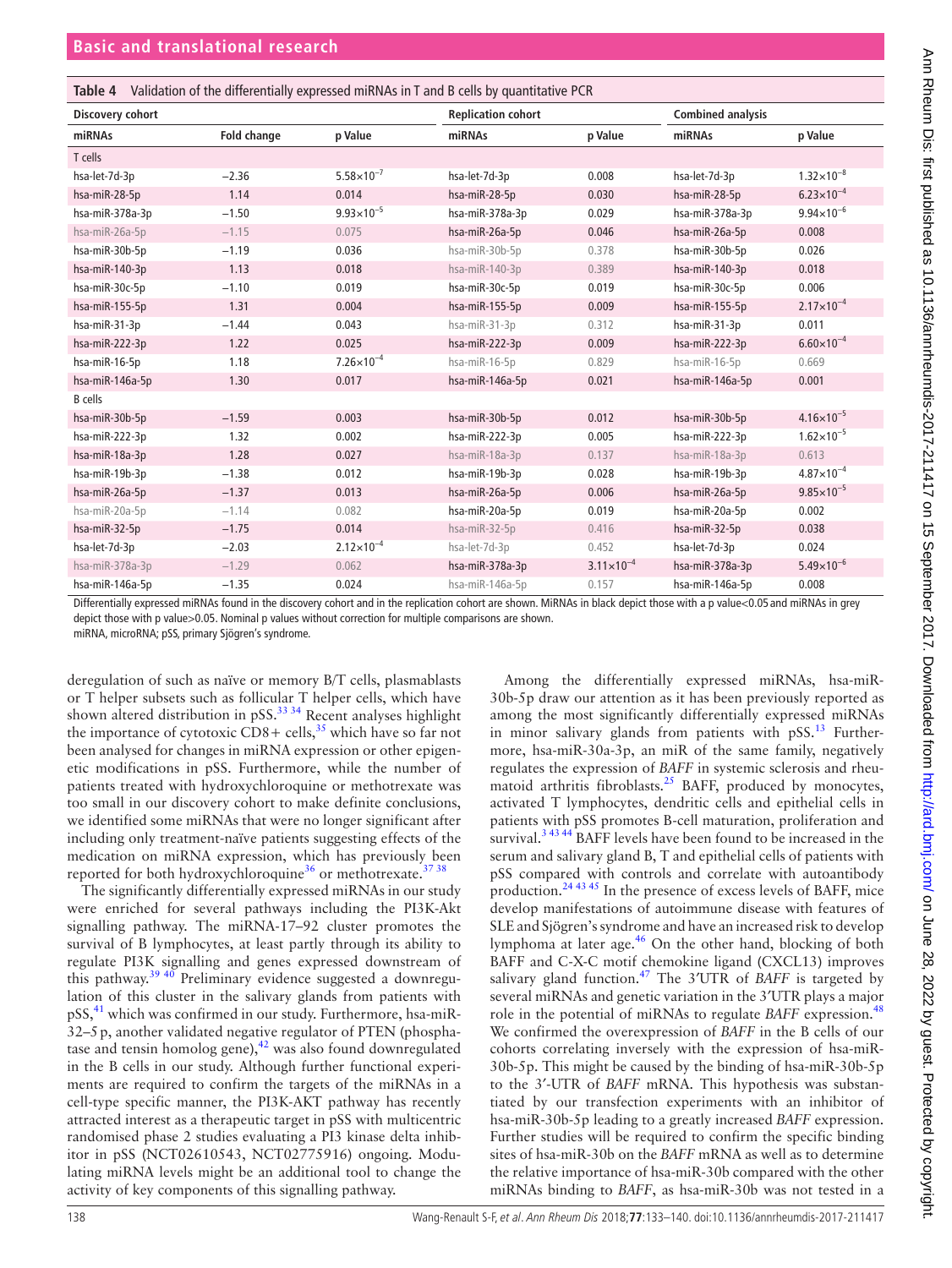

<span id="page-6-4"></span>**Figure 2** Regulation of BAFF by hsa-miR-30b-5p. Expression of *BAFF* (A), inverse correlation with hsa-miR-30b-5p expression (B) in B cells from patients with pSS (n=38) and controls (n=21) and upregulation of *BAFF* after transfection with an anti-hsa-miR-30b-5p compared with a fluorescent miRNA inhibitor control in the THP-1 cell line (C). Analysis of *BAFF* expression was performed in triplicate for each patient. Correlation was assessed using the Pearson coefficient. Transfection experiments with 50 or 100 nM of hsa-miR-30b-5p inhibitor or the control inhibitor were performed in triplicate and a t-test was used for significance analysis in all presented analyses. Expression levels were normalised to control cells cultured in parallel exposed to lipofectamine RNAiMAX, but no miRNA inhibitor. BAFF, B-cell activating factor; IC, fluorescent miRNA inhibitor control (scrambled sequence); miRNA, microRNA; pSS, primary Sjögren's syndrome.

recent study having shown the importance of miRNAs for regulating *BAFF* expression.<sup>[48](#page-7-27)</sup>

In summary, we have performed a large-scale analysis of miRNAs in patients with pSS in sorted blood-derived T and B cells and demonstrated cell-type specific miRNA expression patterns, potentially related to the pathophysiology of the disease. Being one of the key molecular changes that initiate pSS development, BAFF was induced by one of the identified miRNAs, hsa-miR-30b-5p.

**Acknowledgements** The authors thank Fredric Auvre (IRCM, CEA) and the platform OCCIgen (Organization of Cytometry and Cellular Imaging of GENopole) for help with the cell sorting of transfected cells and Florence Busato (LEE, CNRGH,CEA) for help with graphical representation of the data.

**Contributors** JT and XM conceived the study, GN and XM provided clinical data and patient material, SFWR, SB, ER, NS, CD, ABT performed experiments and analysed data, VR performed bioinformatic analyses, SFWR wrote the first draft of the manuscript, JFD, JT and XM critically revised the manuscript. All authors approved the final version of the manuscript.

**Funding** The research described in this manuscript was funded by a grant from the French National Research Agency (ANR- 2010-BLAN-1133 01), the Fondation pour la Recherche Medicale (DEQ20150331730 - Sjögren's syndrome and AutoImmunity associated Lymphomas) and the institutional budget of the CNG.

**Competing interests** None declared.

Patient consent No personalised medical records were used, all data were anonymised. Informed and written consent was obtained from all study participants according to the French law.

**Ethics approval** The presented study was approved by the local ethics committee CPP Ile de France VII No. CO-10-003.

**Provenance and peer review** Not commissioned; externally peer reviewed.

**Data sharing statement** Raw data (CT values or processed log-2 fold ratios of miRNA expression data) are available from the corresponding authors upon request.

**Open Access** This is an Open Access article distributed in accordance with the Creative Commons Attribution Non Commercial (CC BY-NC 4.0) license, which permits others to distribute, remix, adapt, build upon this work non-commercially, and license their derivative works on different terms, provided the original work is properly cited and the use is non-commercial. See: [http://creativecommons.org/](http://creativecommons.org/licenses/by-nc/4.0/) [licenses/by-nc/4.0/](http://creativecommons.org/licenses/by-nc/4.0/)

© Article author(s) (or their employer(s) unless otherwise stated in the text of the article) 2018. All rights reserved. No commercial use is permitted unless otherwise expressly granted.

#### **References**

- <span id="page-6-0"></span>1 Bowman SJ, Ibrahim GH, Holmes G, et al. Estimating the prevalence among Caucasian women of primary Sjögren's syndrome in two general practices in Birmingham, UK. [Scand J Rheumatol](http://dx.doi.org/10.1080/03009740310004676) 2004;33:39–43.
- 2 Qin B, Wang J, Yang Z, et al. Epidemiology of primary Sjögren's syndrome: a systematic review and meta-analysis. [Ann Rheum Dis](http://dx.doi.org/10.1136/annrheumdis-2014-205375) 2015;74:1983-9.
- <span id="page-6-1"></span>3 Nocturne G, Mariette X. Advances in understanding the pathogenesis of primary Sjögren's syndrome. [Nat Rev Rheumatol](http://dx.doi.org/10.1038/nrrheum.2013.110) 2013;9:544–56.
- <span id="page-6-2"></span>4 Lessard CJ, Li H, Adrianto I, et al. Variants at multiple loci implicated in both innate and adaptive immune responses are associated with Sjögren's syndrome. [Nat Genet](http://dx.doi.org/10.1038/ng.2792) 2013;45:1284–92.
- 5 Li Y, Zhang K, Chen H, et al. A genome-wide association study in Han Chinese identifies a susceptibility locus for primary Sjögren's syndrome at 7q11.23. [Nat Genet](http://dx.doi.org/10.1038/ng.2779) 2013;45:1361–5.
- 6 Taylor KE, Wong Q, Levine DM, et al. Genome-wide association analysis reveals genetic heterogeneity of Sjögren's syndrome according to ancestry. Arthritis [Rheumatol](http://dx.doi.org/10.1002/art.40040) 2017;69:1294–305.
- <span id="page-6-3"></span>7 Miceli-Richard C, Wang-Renault SF, Boudaoud S, et al. Overlap between differentially methylated DNA regions in blood B lymphocytes and genetic at-risk loci in primary Sjögren's syndrome. [Ann Rheum Dis](http://dx.doi.org/10.1136/annrheumdis-2014-206998) 2016;75:933–40.